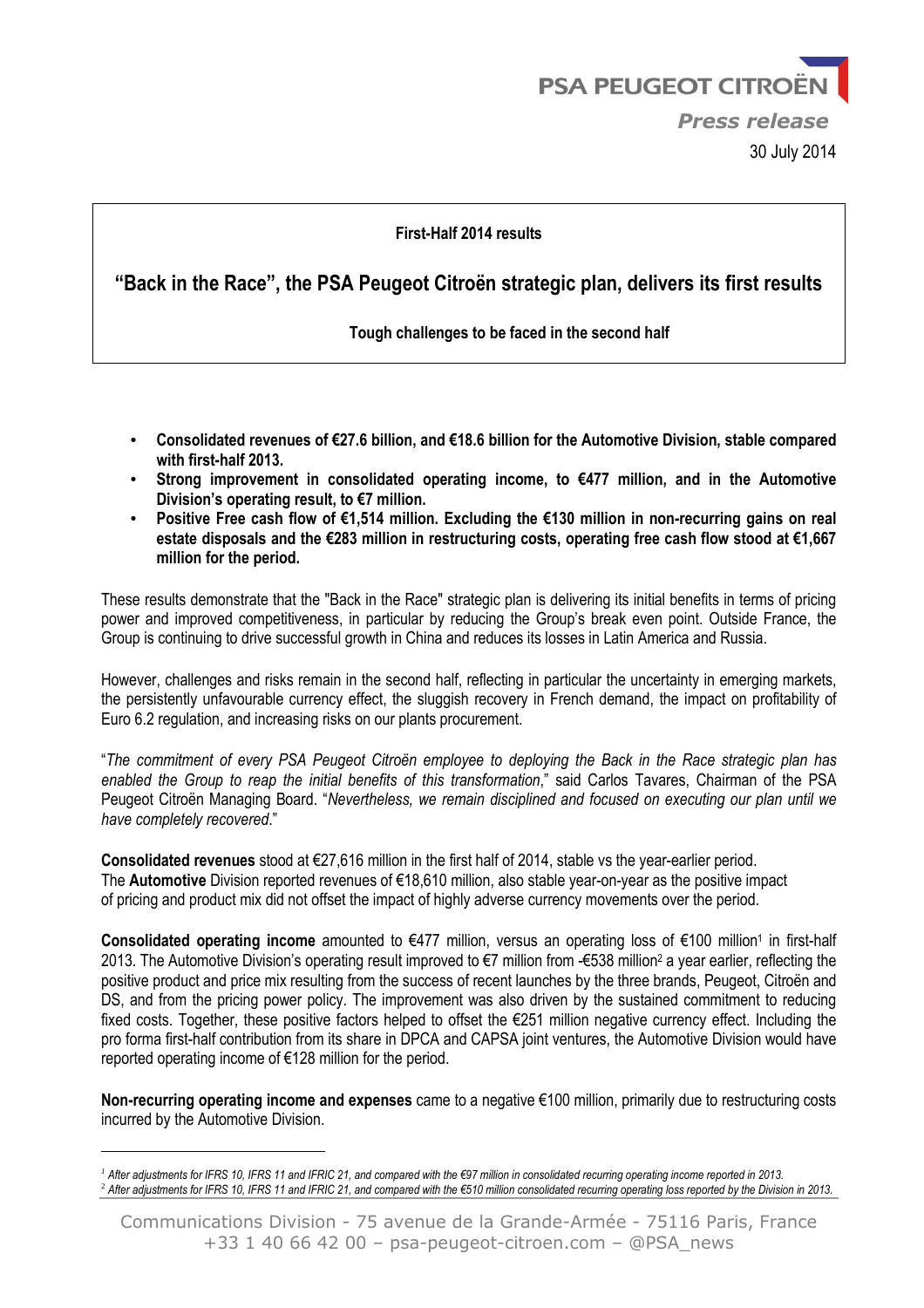

**Net financial expense** came to -€344 million, €99 million more than in first-half 2013, when proceeds from the sale of the BNP Paribas shares were recognised. Otherwise, financial costs were relatively unchanged year-on-year. The **net loss** improved to -€42 million for the period, vs -€433 million in the first half 2013.

**Banque PSA Finance**'s operating income ended the first half at €172 million, down €26 million year-on-year due to market demand evolution and to the bank's refinancing situation. Net risk provisions improved at 0.50% of average net loans outstanding. In July, the agreement to form a strategic European partnership with Santander was signed, which will help to limit the use of the French State's guarantee.

**Faurecia** reported operating income of €311 million, an increase of €55 million compared with first-half 2013 led by international growth, especially in China.

**Free cash flow***<sup>3</sup>* amounted to €1,514 million for the period, lifted by improvement in funds from operations and working capital requirement (+€1,139 million over the period) reflecting in particular the inventory reduction and supply chain optimisation action plans. It is shaped by a sharp seasonal variation due to the dividend payment during the period and to the level of activity, which also impacts working capital requirement.

Excluding €283 million in restructuring costs and €130 million in non-recurring income (mainly proceeds from the sale of real estate assets), the **operating free cash-flow** amounted to €1,667 million,

Total inventory, including independent dealers, stood at 406,200 vehicles at 30 June 2014, down 30,400 units from the year-earlier period.

**Net financial position of the manufacturing and sales companies** reached a positive €224 million at 30 June 2014, compared with net debt of -€4,181 million at 31 December 2013, including the €2,916 million in proceeds from the rights and share issues carried out in April and May 2014.

The Group financial security amounted to  $\epsilon$ 15,024 million, including  $\epsilon$ 4,150 billion in undrawn credit facilities renewed, vs €10,140 million and €3,550 million respectively at the end 2013.

#### **Outlook**

l

In 2014, PSA Peugeot Citroën expects to see automotive demand increase by around 3% in Europe and by around 10% in China, but decline by some 7% in Latin America and around 10% in Russia.<sup>4</sup>

It is aiming to deliver recurring positive Group operating free cash flow by 2016 at the latest, and an aggregate €2 billion in Group operating free cash flow over the 2016-2018 period. It is also targeting an operating margin<sup>5</sup> of 2% in 2018 in the Automotive Division, with the objective of reaching 5% over the period of the next medium-term plan, covering 2019-2023.

*<sup>3</sup> Free cash flow of the manufacturing and sales companies.* 

*<sup>4</sup> Versus the 5% decline in the Russian market estimated in late March 2014.* 

<sup>5</sup> *Recurring operating income/(loss) as a percentage of revenues*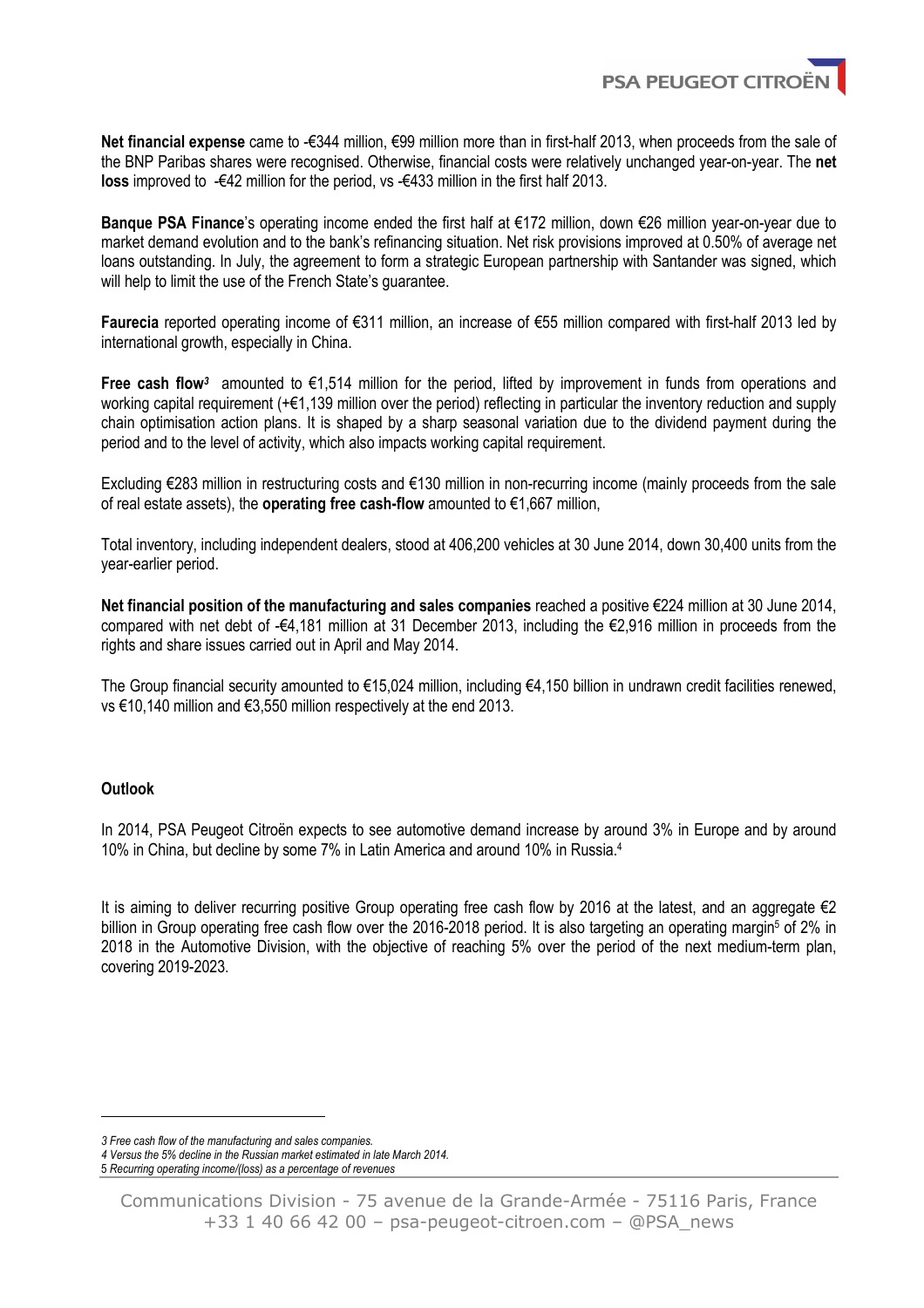#### **Contacts**

| <b>Media Relations</b>             | <b>Investor Relations</b>     |
|------------------------------------|-------------------------------|
| Jean-Baptiste Thomas               | Carole Dupont-Pietri          |
| +33 (0) 1 40 66 47 59              | +33 (0) 1 40 66 42 59         |
| jean-baptiste.thomas@mpsa.com      | carole.dupont-pietri@mpsa.com |
| Pierre-Olivier Salmon              | Anne-Laure Desclèves          |
| +33 (0) 1 40 66 49 94              | +33 (0) 1 40 66 43 65         |
| pierreolivier.salmon@mpsa.com      | annelaure.descleves@mpsa.com  |
| Caroline Brugier-Corbière          | <b>Karine Douet</b>           |
| +33 (0) 1 40 66 58 54              | +33 (0) 1 40 66 57 45         |
| caroline.brugier-corbiere@mpsa.com | karine.douet@mpsa.com         |

#### **Financial Calendar**

• 22 October 2014: Third-quarter 2014 revenues

*The consolidated financial statements for the six months ended 30 June 2014 were approved by the Managing Board on 22 July, 2014 and reviewed by the Supervisory Board on 29th July, 2014. The Group's Statutory Auditors have performed their limited review of the financial statements and are currently issuing their report on the interim financial information.*

#### *About PSA Peugeot Citroën*

*With its three world-renowned brands, Peugeot, Citroën and DS, PSA Peugeot Citroën sold 2.8 million vehicles worldwide in 2013, of which 42% outside Europe. The second largest carmaker in Europe, PSA Peugeot Citroën recorded sales and revenue of €54 billion in 2013. The Group confirms its position of European leader in terms of CO2 emissions, with an average of 115.9 grams of CO2/km in 2013. PSA Peugeot Citroën has sales operations in 160 countries. It is also involved in financing activities (Banque PSA Finance) and automotive equipment (Faurecia). For more information, please visit www.psa-peugeot-citroen.com*